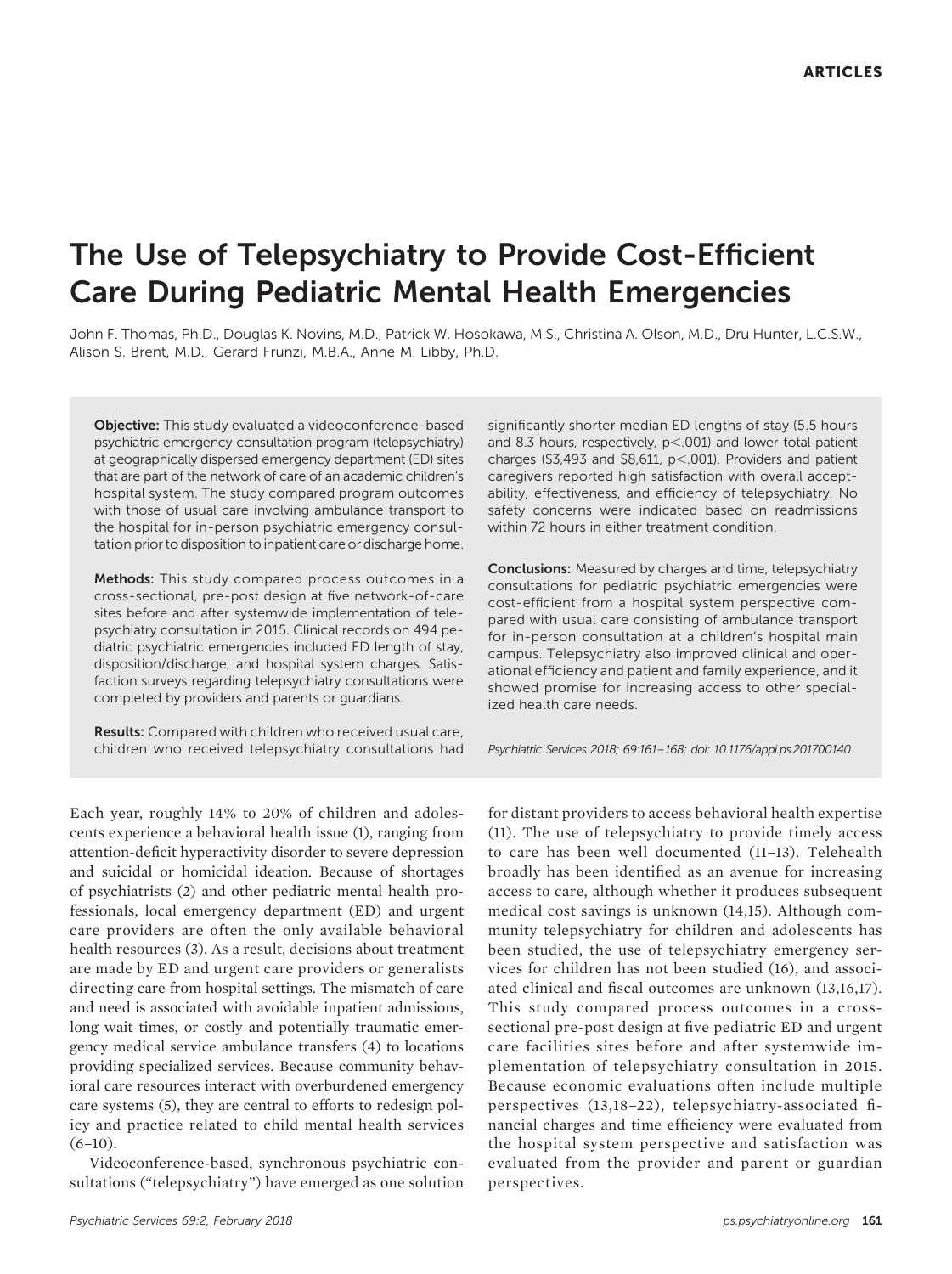#### **METHODS**

#### Setting

Children's Hospital Colorado (CHCO) consists of a central academic medical center (hereafter, CHCO Main) at the University of Colorado's Anschutz Medical Campus and a network of care comprising five pediatric ED and urgent care facilities (hereafter, network ED) in the greater Denver metropolitan area. Network ED locations are located between eight and 33 miles from CHCO Main, with average estimated travel times of 22 to 36 minutes. [A map of the area with estimated driving times between CHCO Main and the network ED locations is available as an online supplement to this article.] CHCO Main houses an ED with psychiatric emergency services provided 24/7 by a consultative team of behavioral health specialists, including pediatric psychiatrists and clinical social workers. Network ED sites do not staff in-house psychiatric consultants.

Operational data from network EDs indicate that behavioral health emergencies constituted almost 5% of all visits in 2013, more than twice the national average (23). In 2014, 92% of patients presenting to a network ED site with a mental health problem required emergency medical (ambulance) transfer to CHCO Main for in-person psychiatric emergency service evaluation; more than one-half of these patients were subsequently discharged home with outpatient behavioral health resources; wait times between admission to the network ED, transport to and discharge from CHCO Main were typically long, exceeding 12 hours for roughly one-third of these patients.

#### Population

Inclusion criteria for telepsychiatric consultation at a network ED were broad: age under 18 years and presentation with a behavioral health complaint that was not immediately life threatening. Exclusion criteria were significant behavioral dyscontrol or complex medical comorbidities, including suicide attempts that required immediate medical treatment. Excluded patients were transferred to CHCO Main for usual care.

#### Usual Care for Psychiatric Emergencies

Pediatric patients presenting with a behavioral health emergency at a network ED were evaluated by a physician, nurse practitioner, or physician assistant. If the ED provider determined a need for a psychiatric crisis evaluation, the patient was then transferred by ambulance to the central campus for evaluation by the CHCO Main psychiatric emergency service and subsequent disposition: admission to CHCO Main, admission to another psychiatric inpatient facility on the basis of bed availability and insurance authorization, or discharge home.

## Telepsychiatric Intervention for Psychiatric Emergencies

With the goal of reducing unnecessary patient transfers to CHCO Main, a synchronous telepsychiatry consultation

model was implemented, linking patients at network EDs in real time with the centralized psychiatric emergency service staff instead of transporting them to CHCO Main for inperson consultation. The telepsychiatry intervention was progressively deployed during calendar year 2015 to one new network ED every four to six weeks from January to June.

Telepsychiatry implementation began with educational sessions that connected network ED staff to the CHCO Main psychiatric emergency service behavioral health team. Despite historical use of the usual care process, each network site had a unique work flow that was not coordinated with CHCO Main psychiatric emergency services. Work flows at each site were synchronized to create a new, comprehensive, and consistent algorithm that addressed equipment training, initiating consultations, diagnoses or presentations, troubleshooting, and potential consultation outcomes. A final systemwide work flow, described in the following sentences, was adopted. When eligible patients present to network EDs, the ED provider contacts the CHCO Main psychiatric emergency service behavioral health care team by phone to request a synchronous telepsychiatry consultation. The psychiatric emergency service team then secures a private consultation room at CHCO Main and sends a virtual meeting request via encrypted e-mail to the network location by using the hospital's software-based, HIPAA-compliant telehealth platform. At the network ED, the nursing staff secures a room for the patient, assesses vital signs, and ensures patient and staff safety before connecting the patient with the psychiatric emergency service team. At this point, a video-enabled cart is rolled into the patient room to begin the live, virtual encounter. The interaction includes the CHCO Main psychiatric emergency services provider (typically a licensed clinical social worker), the child or adolescent patient, a parent or guardian, and the network ED attending physician or advanced practice provider.

During the virtual consultation, the psychiatric emergency service team member performs a standard clinical interview consistent with the CHCO Main usual care, in-person protocol and consults with the team at CHCO Main to make a disposition decision. After the joint consultation is completed, each parent or guardian is asked (not required) to complete a satisfaction survey for program evaluation. [A flowchart illustrating the steps in the telehealth evaluation is available in the online supplement.]

#### Data Collection

Patient encounter data were obtained from multiple sources. Each patient's electronic medical record was linked with an anonymous study unduplicated identifier to a case report form on a secure, encrypted, password-protected research database (RedCap). The psychiatric emergency service staff also abstracted specific text fields from encounter records into a de-identified version of the RedCap database. Billing data for facility charges came from the hospital finance office, and data for provider fees came from the faculty practice plan. Satisfaction data were obtained by using the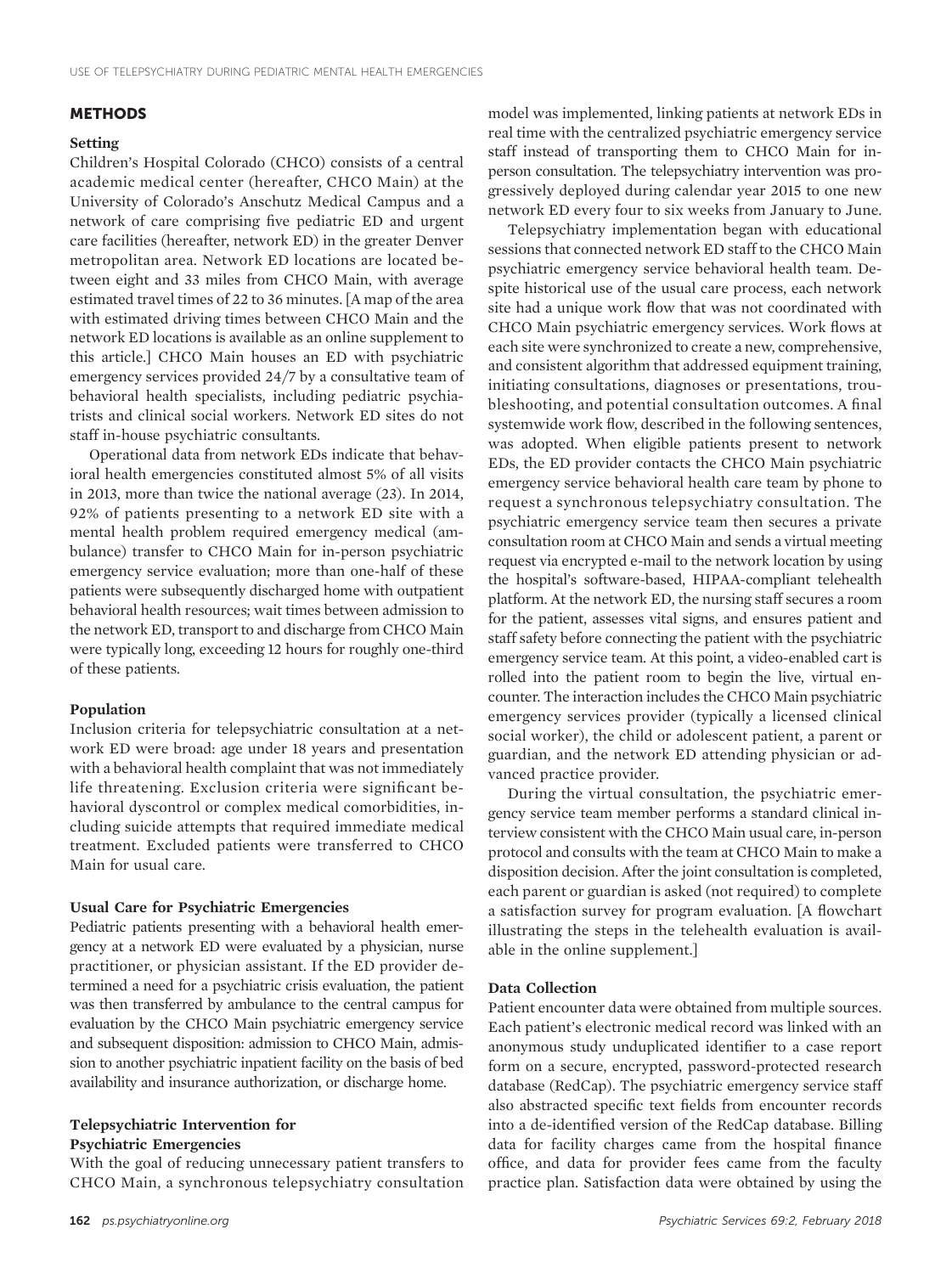point-of-care surveys completed by parents or guardians and providers at CHCO Main and at ED network sites. This study was approved by the Colorado Multiple Institutional Review Board.

#### Dependent Variables

ED/urgent care length of stay (LOS). ED LOS was defined as the length of time from initial admission at a network ED to discharge disposition. This time was measured by using a time stamp in the electronic medical record and reported in hours as a median and an interquartile range (IQR).

Discharge disposition. Dispositions were measured by a mutually exclusive categorical variable with three possible pathways: path 1, admission to CHCO Main hospital; path 2, admission to another non-CHCO psychiatric facility when no beds were available at CHCO Main; and path 3, discharge home with referral for outpatient follow-up. Paths 1 and 2 were combined in analytic models into one disposition, inpatient admission, for comparison with path 3, discharge home.

Costs, charges, and expenses. Costs of emergency care were measured from the hospital system perspective. Because the true costs of production were unknown, they were approximated by using billed charges for any

facility and provider services during the network ED– initiated encounter. Average patient transfer cost for ground ambulance transportation was obtained from ambulance provider charges to CHCO Main. Telepsychiatry consultation costs were approximated as a proportion of the operational expenses to the CHCO health care system for the behavioral health team and the technological telehealth infrastructure. Telepsychiatry operational cost included both fixed and variable costs for the year: fixed costs included capital expenditures incurred for the purchase of the equipment (including operational software and technology infrastructure), annualized for the equipment's applicable lifetime (13,20). Because the videoconference equipment was used for numerous other specialty care initiatives, psychiatric emergency service consultation expenses were prorated to the proportion of visits for psychiatric emergency service consultations as a ratio of all videoconference consultations. Variable costs included a prorated allocation of expenses for equipment maintenance, technicians, training, personnel wages, administrative support, and supplies (20). The 2015 operational cost for telepsychiatry was estimated at \$222,800.

| TABLE 1. Characteristics of 494 children and adolescents with an acute        |
|-------------------------------------------------------------------------------|
| behavioral health condition who were admitted to emergency departments        |
| in 2015, by receipt of telepsychiatry consultation or usual care <sup>a</sup> |

|                              | Telepsychiatry (N=226) Usual care (N=268) |                |                |      |      |
|------------------------------|-------------------------------------------|----------------|----------------|------|------|
| Characteristic               | N                                         | $\%$           | N              | $\%$ | р    |
| Age $(M \pm SD)$             | $13.1 \pm 2.7$                            |                | $13.3 \pm 2.5$ |      | .288 |
| $1 - 6$                      | 5                                         | 2              | $\overline{c}$ | 1    |      |
| $7 - 11$                     | 50                                        | 22             | 50             | 19   |      |
| $12 - 15$                    | 135                                       | 60             | 174            | 65   |      |
| $16 - 19$                    | 36                                        | 16             | 41             | 15   |      |
| Gender                       |                                           |                |                |      | .205 |
| Male                         | 97                                        | 43             | 100            | 37   |      |
| Female                       | 129                                       | 57             | 168            | 63   |      |
| Race                         |                                           |                |                |      | .036 |
| Caucasian                    | 175                                       | 77             | 185            | 69   |      |
| Other                        | 51                                        | 23             | 83             | 31   |      |
| Insurance type               |                                           |                |                |      | .055 |
| Private                      | 147                                       | 65             | 146            | 55   |      |
| Public                       | 72                                        | 32             | 113            | 42   |      |
| Self-pay/uninsured           | 7                                         | 3              | 9              | 3    |      |
| Chief complaint <sup>b</sup> |                                           |                |                |      |      |
| Suicide intent with plan     | 65                                        | 29             | 64             | 24   | .219 |
| Self-harm, no plan           | 92                                        | 41             | 124            | 46   | .215 |
| Harm to others               | 24                                        | 11             | 21             | 8    | .284 |
| Depression or anxiety        | 32                                        | 14             | 40             | 15   | .810 |
| Hallucinations or delusions  | 8                                         | $\overline{4}$ | 7              | 3    | .549 |
| Unknown                      | 5                                         | $\overline{c}$ | 10             | 4    | .327 |

<sup>a</sup> Usual care consisted of ambulance transfer for specialist consultation in person at Children's Hospital Colorado. The initial cohort consisted of 502 patients; three patients were excluded because the disposition could not be determined because of missing data, and five patients were excluded from the telepsychiatry arm because of technical failures during an attempted telemedicine visit, such as failed Internet connection, failed access to electronic medical records, or no video cart available for consultation. Means were compared by t tests, and proportions were compared by chi-square tests.

b Chief complaints are listed from most to least serious. If a patient had more than one chief complaint, the most serious complaint was considered the chief complaint.

> Satisfaction with telepsychiatry. A survey to assess the experience of telepsychiatry consultation from the perspectives of the provider and of the parent or guardian was administered immediately following the network ED encounter with items rated on a Likert scale of agreement, with 5 indicating strongly agree and 1 indicating strongly disagree. Respondents included the pediatric patient's guardian, the network ED attending provider, and the CHCO Main–based psychiatric emergency services consultation provider. Surveys contained 14 questions from a previously validated telehealth satisfaction survey instrument (24). The surveys contained no identifiers (other than type of respondent [provider or parent/guardian]), and were administered on paper at the point of care, collected by hospital staff, and provided to study staff through the institutionwide e-mail system. Surveys were administered at each interaction and voluntarily completed. No incentives were provided to respondents for survey completion.

#### Independent Variables

Demographic variables included age in years at date of ED admission, gender, race-ethnicity (Caucasian or non-Caucasian), and insurance type (public [Medicaid, State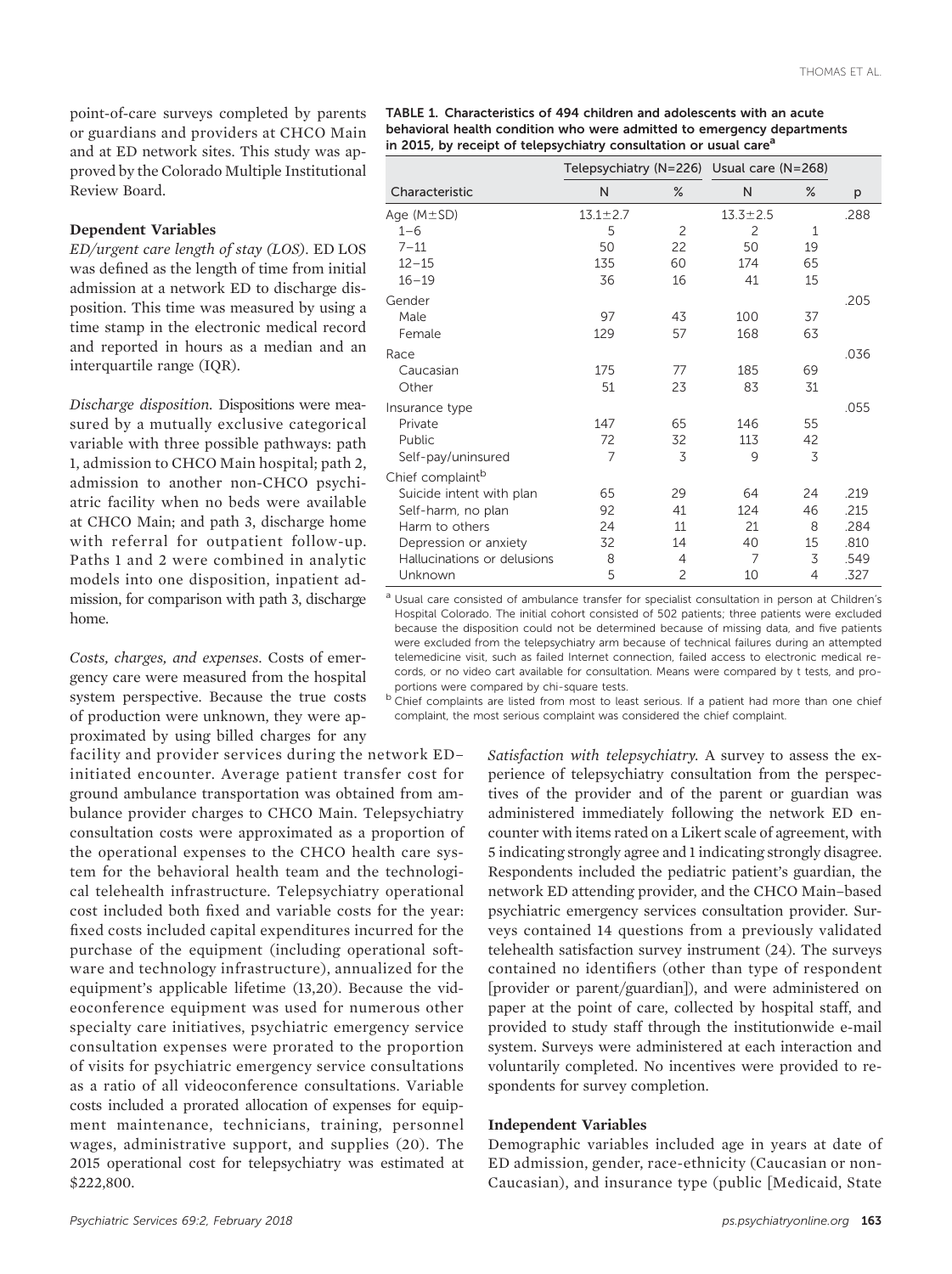



a Five patients were excluded from analyses because of technical failures in the telemedicine arm. Technical failure was defined as an attempted telemedicine visit that was prevented by something affecting technical capabilities, such as Internet down, Epic system down, all carts in use, and problems with the terminal screen. Charges (in U.S. dollars) and wait time in hours are shown as medians and interquartile ranges (IQRs). LOS, length of stay from time of ED admission at network-of-care site to time of disposition (discharge or admission to inpatient [IP] care); CHCO, Children's Hospital Colorado

Children's Health Insurance Program, or Tricare], private [commercial], or uninsured [self-pay]). Clinical severity was defined as the chief complaint with the highest severity at admission to the network ED, with suicidal intent with plan considered the most severe, followed by harm to self without plan, harm to others, major depression/anxiety, hallucination/ delusions, or other complaint not otherwise specified.

#### Data Analysis

Descriptive bivariate and categorical variables for telepsychiatry and usual care were compared by using chi-square and Wilcoxon two-sample tests. ED LOS and charges were reported as medians with IQRs because of skewness. The likelihood of disposition to inpatient care compared with discharge home was modeled as a multivariable logistic regression adjusted for patient variables. Cost-efficiency estimated the difference in charges plotted against the difference in time saved for each path, using median values of usual care and telepsychiatry cases for comparison. Statistical analyses were conducted with SAS software, version 9.4.

#### RESULTS

Table 1 describes the 494 pediatric patients who presented in 2015 at a network ED with a primary presenting complaint

of an acute behavioral health condition. In early 2015 before implementation, usual care was received by 268 patients (54%), and after implementation telepsychiatry consultation was received by 226 patients (46%). Patients in the two groups did not differ statistically by age, gender, insurance type, or severity of chief complaint at network ED admission; however, there was a significant preponderance of Caucasian patients who received telepsychiatry compared with the proportion of Caucasians who received usual care before telepsychiatry was available (77% versus 69%, p=.036).

A decision tree illustrates the distribution of patients who received telepsychiatry or usual care (Figure 1). For each care type, the figure reports the subsequent disposition of patients in any one of three pathways: path 1, admission to the CHCO Main inpatient psychiatric facility; path 2, admission to another inpatient facility if either a bed was unavailable at CHCO Main or the patient's insurance preferred admission to another inpatient facility; or path 3, discharge home with outpatient follow-up. Each node displays median and IQR charges to the hospital system and also median and IQR ED LOS.

Median charges for telepsychiatry patients were \$3,493 per patient (IQR=\$2,399–\$7,905), significantly lower than the median charge for usual care, which was \$8,611 (IQR=  $$4,643–$11,766$  (p<.001). Charges associated with inpatient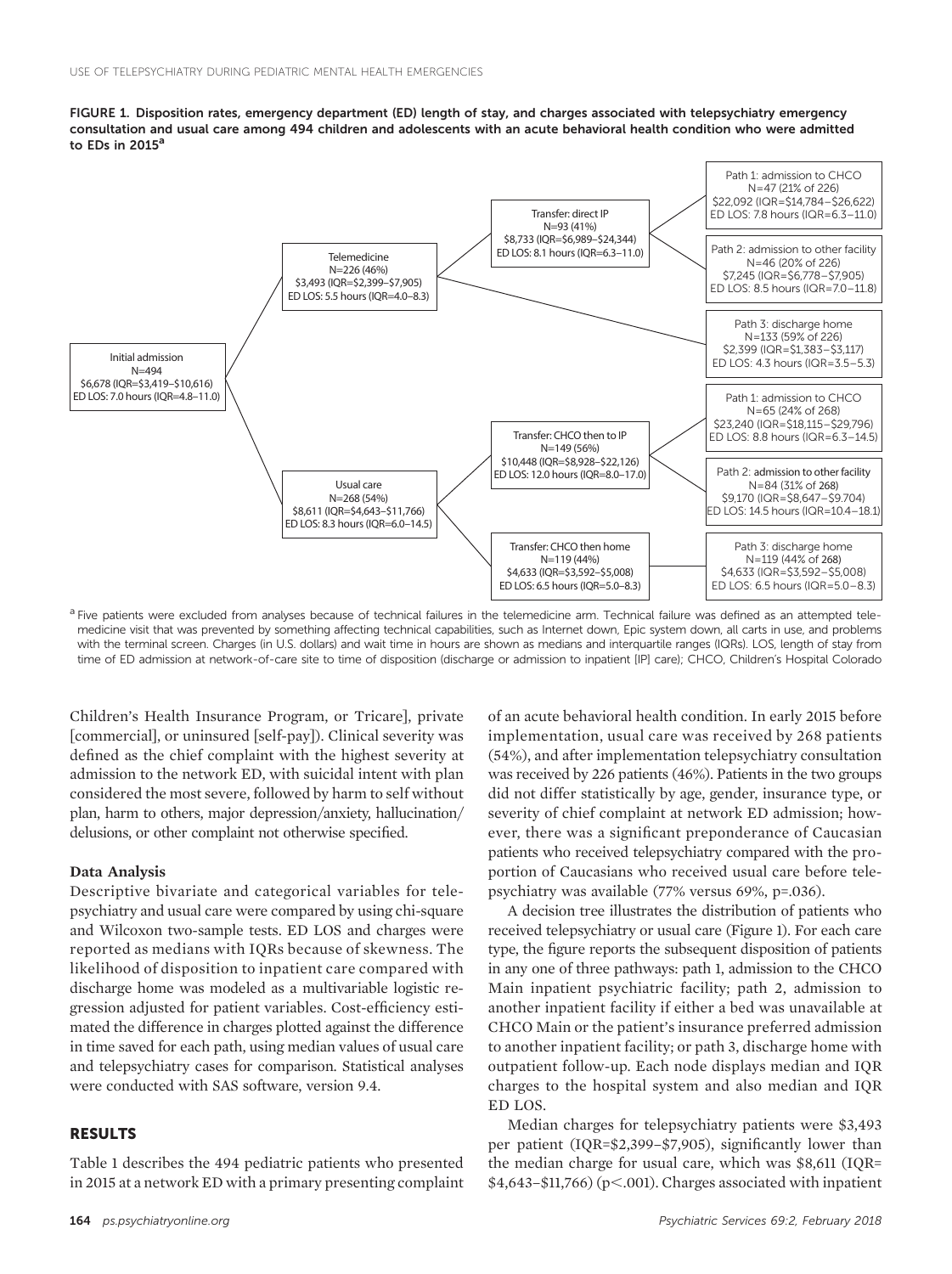pathways (admission to CHCO Main [path 1] or other facility [path 2]) did not differ statistically between telepsychiatry and usual care, with median charges of \$22,092 per patient for telepsychiatry and \$23,240 for usual care in path 1. Paths 1 and 2 terminal nodes included an ambulance transfer prior to inpatient admission and involved the most acutely ill patients. However, charges for path 3 differed significantly between telepsychiatry (median=\$2,399, IQR \$1,383–\$3,117) and treatment as usual (median=\$4,633, IQR=\$3,592–\$5,008)  $(p<.001)$ , which included a transfer via ambulance.

The decision tree also describes LOS at network EDs in hours from time of network ED admission to time of final disposition. Overall LOS in the ED was significantly shorter for patients who received telepsychiatry (median=5.5 hours) compared with patients who received usual care (8.3 hours) ( $p$ <.001). LOS in the ED was significantly shorter among patients who were discharged home after telepsychiatry (4.3 hours) compared with patients who were discharged home after usual care  $(6.5 \text{ hours})$   $(p<.001)$ . Nearly 30% of telepsychiatry patients had ED LOS fewer than 4 hours compared with only 12% of patients who received usual care  $(p<.001)$  (data not reported). In terms of likelihood of disposition pathway, 42% of patients who received telepsychiatry were admitted directly as inpatients (21% to CHCO Main and 20% to another inpatient facility) compared with 56% of patients who received usual care (24% to CHCO and 31% to another facility), a significant difference  $(p<.001)$ . In a multivariate framework, a logistic model found that after accounting for age group, race, clinical severity, gender, and insurance type, the likelihood of inpatient admission was significantly lower among patients who received telepsychiatry versus usual care (odds ratio=.59, 95% confidence interval=.40-.86, p<.001) [see online supplement].

To assess any safety signals for each type of care, cases of readmission to the network ED within 72 hours of discharge were measured. Among patients who received telepsychiatry emergency consultation, 85% had no return visit in the medical record in any interval compared with 90% of patients who received usual care, which was not a statistically significant difference [see online supplement]. No telepsychiatry patients, and only one usual care patient, returned to the network ED within 72 hours of discharge from the incident psychiatric emergency visit.

Figure 2 is a cost-efficiency plane (25) that illustrates the relationship between the incremental gains for telepsychiatry over usual care in terms of median charges and the absolute value efficiency (time in hours) in ED LOS. A plotted value on the positive vertical axis would indicate that telepsychiatry was more expensive than usual care, and a value on the positive horizontal axis would indicate that telepsychiatry saved more time (fewer hours) than usual care. Current usual care charges and efficiency are represented at the origin; therefore, savings to the hospital system for telepsychiatry relative to usual care are plotted on the vertical axis below the origin. Efficiency in ED LOS is plotted





<sup>a</sup> Current usual care charges and efficiency are represented at the origin. Telepsychiatry resulted in lower charges and shorter ED LOS for all dispositions; therefore charges (vertical axis) and efficiency (horizontal axis) for each disposition are plotted in the lower right (southeast) quadrant. The upper left (northwest) quadrant is where costs are higher and efficiency is lower for the new program compared with usual care and is generally labeled as the "rejection" region for the new technology. The southeast quadrant is where costs are lower and efficiency is higher for the new program compared with usual care and is generally labeled as the "dominance," "acceptance," or "adoption" region for the new technology. CHCO, Children's Hospital Colorado; ED, emergency department

on the horizontal axis; improved efficiency of telepsychiatry over usual care is plotted to the right of the origin. For each pathway on the decision tree (Figure 1), telepsychiatry resulted in lower charges and shorter ED LOS; therefore incremental median change in each terminal node (paths 1–3, paths 1 and 2 [inpatient admission], and overall) is plotted in the lower right quadrant.

Table 2 reports mean satisfaction ratings for the 226 telepsychiatry consultations by parents or guardians (N=156, 69% response rate), network ED providers (N=160, 71% response rate), and CHCO Main psychiatric emergency service consultation providers (N=148, 65% response rate). The survey questions asked respondents to rate their agreement with statements about the telepsychiatry consultation in terms of overall acceptability, effectiveness, and efficiency and also allowed an open-ended write-in statement. With a 5-point rating scale (5, strong agreement; 4, somewhat agree; 3, neither agree nor disagree; 2, somewhat disagree; and 1, strong disagreement), average ratings by caregivers were above 4 (median=4.21–4.46), including reducing "inconvenience and unnecessary travel," "technology easy to use," and "would recommend it to others." In write-in statements, parents and guardians expressed appreciation for not having to travel to CHCO Main, and ED network providers frequently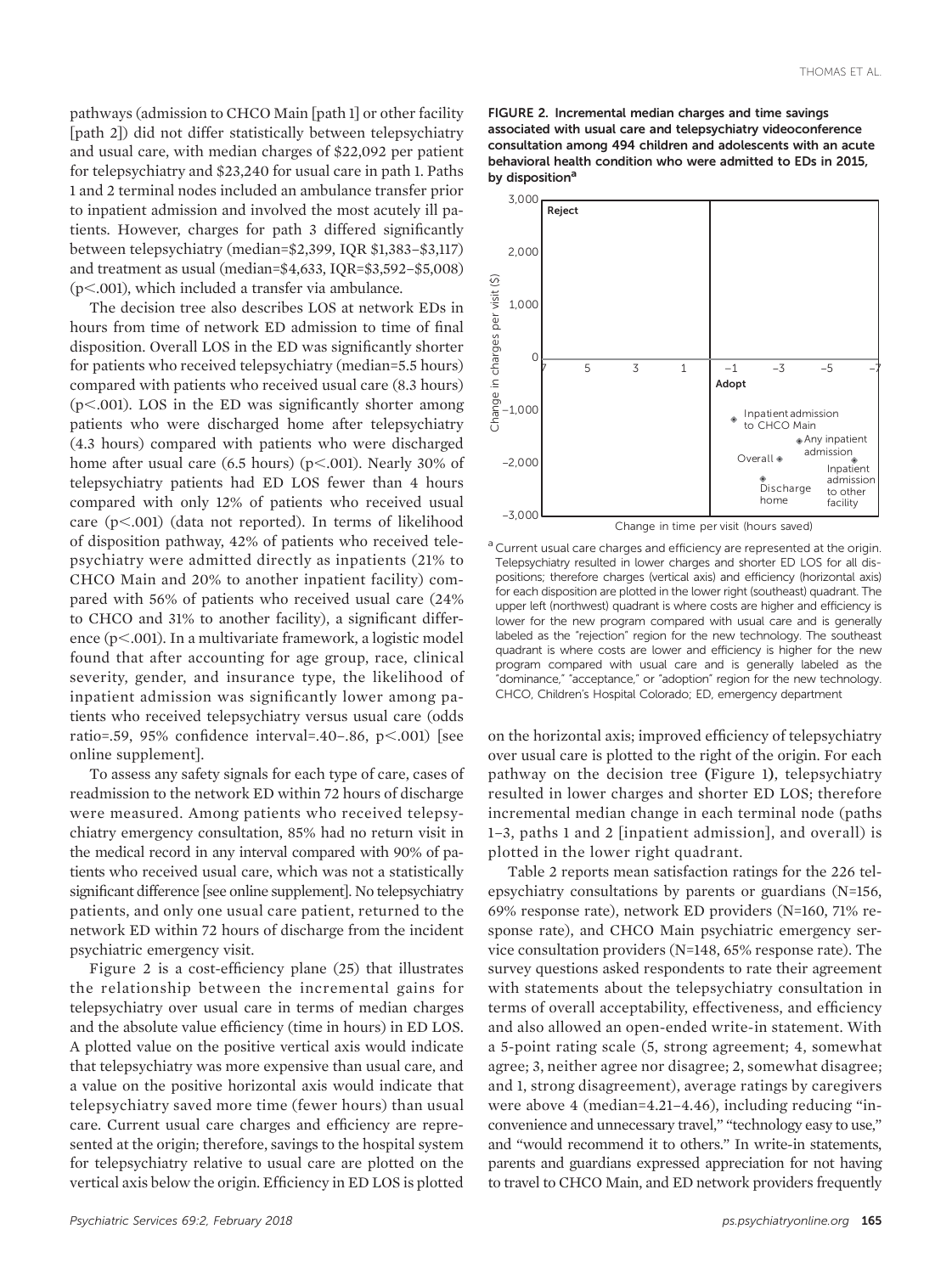TABLE 2. Satisfaction among parents or guardians and providers with a synchronous telepsychiatry consultation program linking network EDs to the psychiatric emergency service at CHCO Main, by survey item<sup>a</sup>

|                                                                                                |     |                         |           | Providers                    |      |                  |     |      |           |
|------------------------------------------------------------------------------------------------|-----|-------------------------|-----------|------------------------------|------|------------------|-----|------|-----------|
|                                                                                                |     | Parents<br>or guardians |           | <b>Network</b><br><b>EDs</b> |      | <b>CHCO Main</b> |     |      |           |
| Item                                                                                           | N   | M                       | <b>SD</b> | N                            | M    | <b>SD</b>        | N   | M    | <b>SD</b> |
| Overall acceptability                                                                          |     |                         |           |                              |      |                  |     |      |           |
| Overall I felt comfortable using the<br>technology                                             | 156 | 4.42                    | .74       | 152                          | 4.21 | .99              | 143 | 3.40 | 1.18      |
| Technology easy to use for<br>appointment                                                      | 156 | 4.42                    | .72       | 148                          | 4.36 | .66              | 141 | 3.96 | 0.77      |
| Ability to SEE and HEAR                                                                        | 153 | 4.32                    | .74       | 145                          | 4.21 | .89              | 141 | 3.57 | .98       |
| Confident it meets needs/would<br>use again                                                    | 154 | 4.29                    | .83       |                              |      |                  |     |      |           |
| I will recommend use to others                                                                 | 153 | 4.20                    | .85       |                              |      |                  |     |      |           |
| Effectiveness                                                                                  |     |                         |           |                              |      |                  |     |      |           |
| Telehealth acceptable way to deliver<br>health care                                            |     |                         |           | 160                          | 4.34 | .62              | 147 | 3.92 | .67       |
| Will use telehealth again with my<br>patients                                                  |     |                         |           | 159                          | 4.47 | .54              | 148 | 4.14 | .53       |
| Overall satisfied with quality of care<br>I am able to provide to patients<br>using telehealth |     |                         |           | 160                          | 4.33 | .69              | 146 | 3.83 | .80       |
| Telemedicine provides value to health<br>care I provide                                        |     |                         |           | 158                          | 4.41 | .65              | 147 | 3.79 | .79       |
| Today's telemedicine visit resulted<br>in changes in care                                      |     |                         |           | 153                          | 4.16 | .85              | 140 | 3.84 | .82       |
| My patient obtains better access<br>to health care                                             |     |                         |           | 159                          | 4.40 | .64              | 146 | 3.85 | .70       |
| Efficiency                                                                                     |     |                         |           |                              |      |                  |     |      |           |
| Reduced inconvenience of<br>unnecessary travel                                                 | 156 | 4.42                    | .74       | 159                          | 4.45 | .73              | 147 | 4.21 | .75       |
| Reduced time missed from school/<br>work                                                       | 150 | 4.28                    | .80       |                              |      |                  |     |      |           |
| Reduced delays for next available<br>appointment                                               | 148 | 4.35                    | .75       |                              |      |                  |     |      |           |

a CHCO Main, Children's Hospital Colorado academic medical center. ED, emergency department. Surveys were completed by the parent or guardian, the network ED attending provider, and the CHCO Main–based psychiatric emergency services consultation provider. Responses were rated as 1, strongly disagree; 3, neither agree nor disagree; or 5, strongly agree. Surveys were offered to all telemedicine families at discharge, but completion was voluntary. The average response rate per item was 68% for parents or guardians (maximum item response rate, 69%) and 67% for providers (maximum item response rate, 71%) out of a total of 226 possible responses per item.

commented that telepsychiatry "saved this family a transfer by ambulance."

#### **DISCUSSION**

This study used a natural experiment in clinical redesign to study the impact of a telepsychiatry consultation model for pediatric psychiatric emergencies implemented by a large academic children's hospital and its geographically dispersed network sites. Over the year surrounding implementation, all signs indicated a successful clinical program: charges to patients were reduced, time (and therefore resources) was saved, caregivers and providers rated satisfaction high, and there were no safety signals based on readmission. Existing studies indicate that telepsychiatry can reduce travel, wait, and consultation time (26), which

is especially salient for patients with behavioral health complaints, who often use disproportionate amounts of resources and wait, on average, much longer than patients with nonbehavioral health complaints (27).

Despite growing evidence of positive process outcomes associated with telemedicine, it is unknown how telepsychiatry affects patientphysician relationships (28,29) or how to price a telemedicine implementation. The few controlled telehealth trials (30–32) demonstrate either substantially reduced costs or dramatically improved outcomes. This implementation showed that subsequent hospital system resource savings (lower charges) associated with telepsychiatry were large enough to offset the original capital investment after approximately 120 patients had used the service. Other sites that consider implementation would have different costs based on their existing infrastructure and operational capabilities and, therefore, a different "break even" volume.

Telepsychiatry synchronous video consultation reduced unnecessary transfers, saved time for patients and families, and reduced stress

associated with ambulance transfer. Patients, parents or guardians, and network ED providers all rated the services high on satisfaction. This finding is similar to other studies in that patients rarely report a less satisfactory interaction by videoconferencing than in-person (24). Satisfaction scores for the behavioral health providers were more modest than those of the network ED providers, likely because they performed new additional telepsychiatry consultations in real time in addition to managing their standard workload and did so without additional staff resources. Point-of-care surveys showed that provider satisfaction was somewhat lower than patient satisfaction, consistent with existing research (24). In postprocess review interviews with members of the CHCO Main psychiatric emergency services team, it was clear that the work flow of the team was affected by this model of telepsychiatry perhaps more than any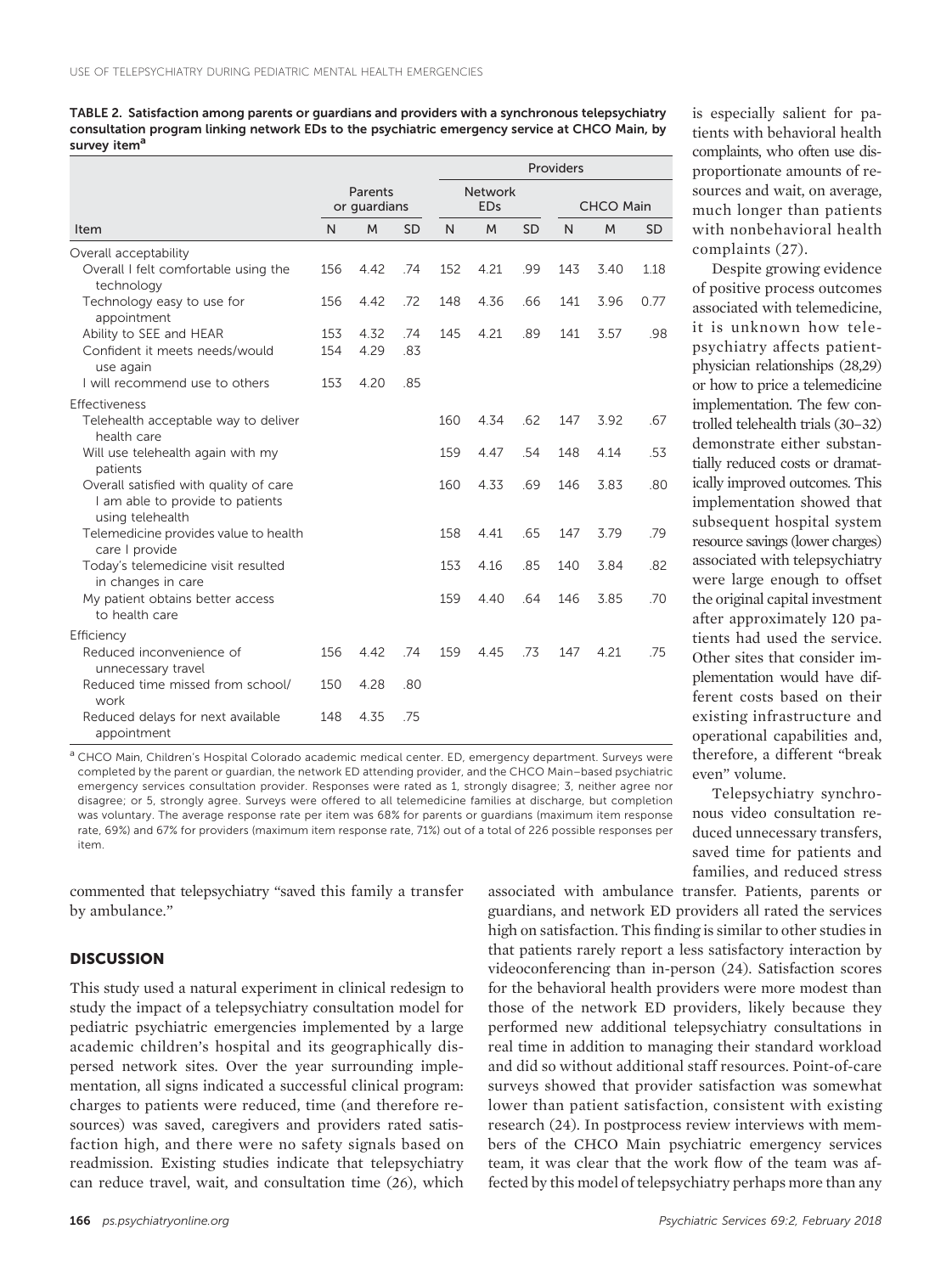network ED process. The team members' biggest concern was that a telepsychiatry-enabled clinical interview could limit their ability to build a patient-provider relationship or decrease their ability to make an accurate clinical judgment. Since the 2015 implementation, the number of telepsychiatry visits have doubled without objection, suggesting that with greater experience using telepsychiatry, providers have become more accepting of the technology and, perhaps, gained some reassurance about its effectiveness as well as its efficiency.

This study had limitations and strengths. One limitation was the short follow-up and single site, nonexperimental design: we observed care for one year in one health care system by using a nonrandomized intervention. Nevertheless, the observed implementation created a quasiexperimental design that allowed us to measure the effect of telepsychiatry by using time and intervention. Also, once a site had implemented telepsychiatry, there were nearly no exclusions governing its use, and therefore confounding by indication was minimized. Primary variables were utilization and charges, rather than clinical outcomes and true costs of care; however, outcomes were all positive and no safety concerns were indicated. A study strength was the use of multiple perspectives, including those of parents and guardians, ED providers, specialty psychiatric emergency services behavioral health providers, and the hospital system.

## CONCLUSIONS

This cost-efficiency analysis indicates that telepsychiatry is a dominant strategy over usual care for pediatric psychiatric emergency consultations presenting to an emergency department, meaning that it should be adopted because it saves resources (lower charges) and time (improved efficiency). The growth of telehealth over the next decade and beyond will have profound implications for health care delivery and medicine (16). This study demonstrated that telepsychiatry synchronous video consultation improved access to specialty health care services, thereby increasing system capacity and promoting the delivery of appropriate care in geographically dispersed settings.

#### AUTHOR AND ARTICLE INFORMATION

Except for Ms. Hunter and Mr. Frunzi, the authors are with the University of Colorado School of Medicine, Aurora. Dr. Thomas and Dr. Novins are with the Department of Psychiatry, Mr. Hosokawa is with the Adult and Child Consortium for Outcomes Research and Dissemination Science, Dr. Olson and Dr. Brent are with the Department of Pediatrics, and Dr. Libby is with the Department of Emergency Medicine. Dr. Thomas and Dr. Olson are also with the Department of Telemedicine, where Ms. Hunter and Mr. Frunzi are affiliated, and Dr. Novins is also with the Pediatric Mental Health Institute, all at Children's Hospital Colorado, Aurora. Send correspondence to Dr. Libby (e-mail: [anne.libby@ucdenver.edu\)](mailto:anne.libby@ucdenver.edu).

The authors report no financial relationships with commercial interests.

Received March 20, 2017; revision received June 22, 2017; accepted August 3, 2017; published online October 15, 2017.

#### **REFERENCES**

- 1. Grady BJ, Lever N, Cunningham D, et al: Telepsychiatry and school mental health. Child and Adolescent Psychiatric Clinics of North America 20:81–94, 2011
- 2. Shortage of child psychiatrists taking big toll (Associated Press). NBCNews.com, April 6, 2006. [www.nbcnews.com/id/12190434/](http://www.nbcnews.com/id/12190434/ns/health-childrens_health/t/shortage-child-psychiatrists-taking-big-toll) [ns/health-childrens\\_health/t/shortage-child-psychiatrists-taking](http://www.nbcnews.com/id/12190434/ns/health-childrens_health/t/shortage-child-psychiatrists-taking-big-toll)[big-toll](http://www.nbcnews.com/id/12190434/ns/health-childrens_health/t/shortage-child-psychiatrists-taking-big-toll)
- 3. Masi R, Cooper J: Children's Mental Health: Facts for Policymakers. New York, National Center for Children in Poverty, 2006. http://www.nccp.org/publications/pub\_687.html
- 4. Goh AY, Mok Q: Centralization of paediatric intensive care: are critically ill children appropriately referred to a regional centre? Intensive Care Medicine 27:730–735, 2001
- 5. Institute of Medicine: Hospital-based emergency care: at the breaking point. Washington, DC, National Academies, 2006
- 6. Burns BJ, Costello EJ, Angold A, et al: Children's mental health service use across service sectors. Health Affairs (Project Hope) 14: 147–159, 1995
- 7. Kataoka SH, Zhang L, Wells KB: Unmet need for mental health care among US children: variation by ethnicity and insurance status. American Journal of Psychiatry 159:1548–1555, 2002
- 8. Leaf PJ, Alegria M, Cohen P, et al: Mental health service use in the community and schools: results from the four-community MECA Study. Journal of the American Academy of Child and Adolescent Psychiatry 35:889–897, 1996
- 9. Youngsters' Mental Health and Psychosocial Problems: What Are the Data? Los Angeles, Center for Mental Health in Schools, 2003
- 10. Stephan SH, Weist M, Kataoka S, et al: Transformation of children's mental health services: the role of school mental health. Psychiatric Services 58:1330–1338, 2007
- 11. Seidel RW, Kilgus MD: Agreement between telepsychiatry assessment and face-to-face assessment for emergency department psychiatry patients. Journal of Telemedicine and Telecare 20:59–62, 2014
- 12. Care of the Psychiatric Patient in the Emergency Department: A Review of the Literature. Irving, TX, American College of Emergency Physicians, 2014
- 13. Hilty DM, Ferrer DC, Parish MB, et al: The effectiveness of telemental health: a 2013 review. Telemedicine Journal and e-Health: 19:444–454, 2013
- 14. Dorsey ER, Topol EJ: State of telehealth. New England Journal of Medicine 375:154–161, 2016
- 15. Bipartisan Chronic Care Working Group Policy Options Document. Washington, DC, United States Senate, Committee on Finance, Dec 2015
- 16. Wootton R, Bloomer SE, Corbett R, et al: Multicentre randomised control trial comparing real time teledermatology with conventional outpatient dermatological care: societal cost-benefit analysis. BMJ (Clinical Research Ed) 320:1252–1256, 2000
- 17. Whitacre BE: Estimating the economic impact of telemedicine in a rural community. Agricultural and Resource Economics Review 40:172, 2011
- 18. Bishai DM, Ferris DG, Litaker MS: What is the least costly strategy to evaluate cervical abnormalities in rural women? Comparing telemedicine, local practitioners, and expert physicians. Medical Decision Making 23:463–470, 2003
- 19. Case SD, Case BG, Olfson M, et al: Length of stay of pediatric mental health emergency department visits in the United States. Journal of the American Academy of Child and Adolescent Psychiatry 50:1110–1119, 2011
- 20. Dávalos ME, French MT, Burdick AE, et al: Economic evaluation of telemedicine: review of the literature and research guidelines for benefit-cost analysis. Telemedicine Journal and e-Health 15: 933–948, 2009